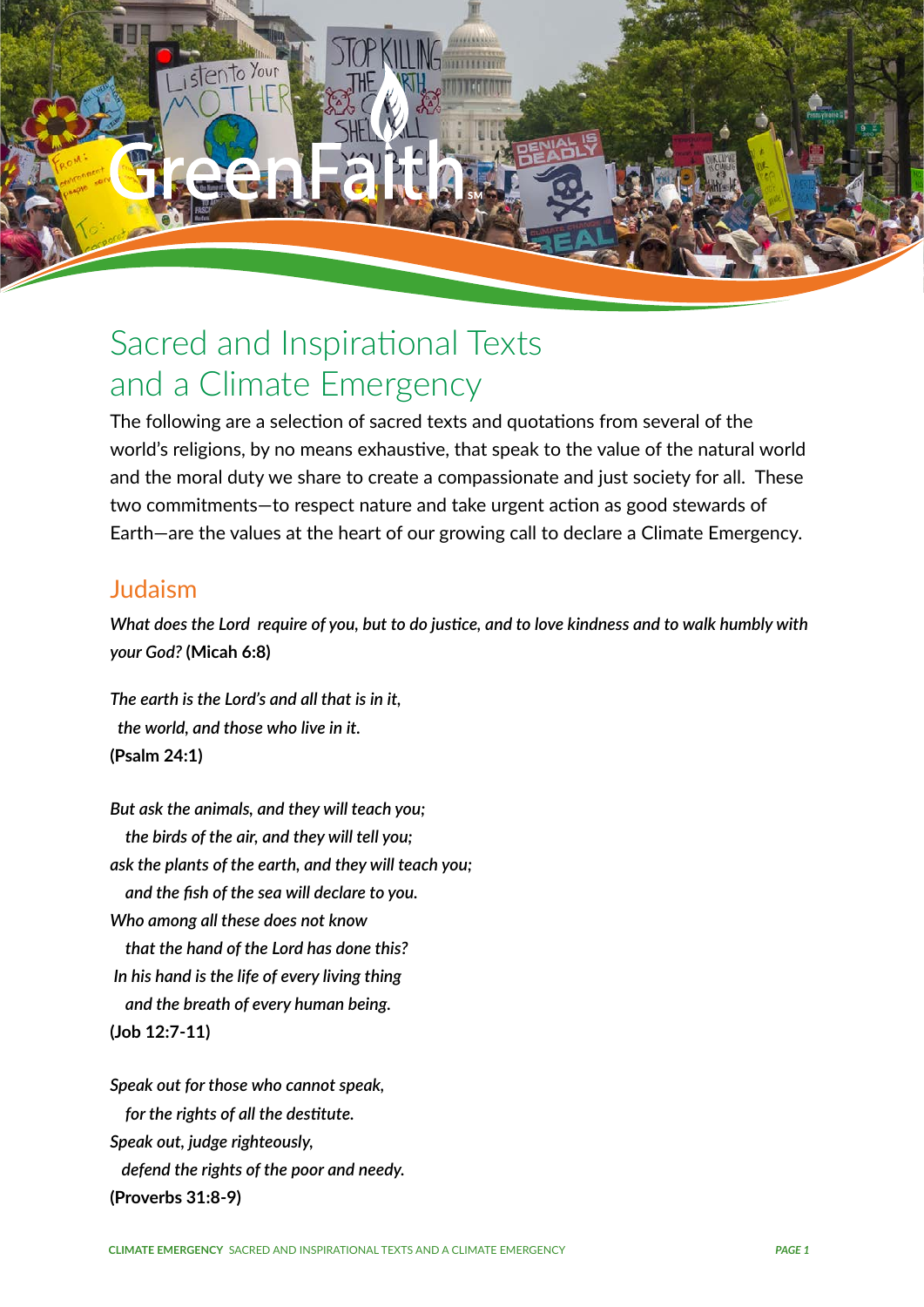



# **Christianity**

*Jesus answered, "You shall love the Lord your God with all your heart, and with all your soul, and with all your strength, and with all your mind; and your neighbor as yourself."*  **(Luke 10:27)**

*The leaves of the tree are for the healing of the nations.*  **(Revelation 22:2)**

*Jesus said, "Therefore everyone who hears these words of mine and puts them into practice is like a wise man who built his house on the rock. The rain came down, the streams rose, and the winds blew and beat against that house; yet it did not fall, because it had its foundation on the rock. But everyone who hears these words of mine and does not put them into practice is like a foolish man who built his house on sand. The rain came down, the streams rose, and the winds blew and beat against that house, and it fell with a great crash." When Jesus had finished saying these things, the crowds were amazed at his teaching, because he taught as one who had authority.*  **(Matthew 7:24-29)**

*We love because God first loved us. Those who say, "I love God," and hate their brothers or sisters, are liars; for those who do not love a brother or sister whom they have seen, cannot love God whom they have not seen. The commandment we have from him is this: those who love God must love their brothers and sisters also.* 

**(1 John 4:19-21)**

#### Islam

*And it is He who has appointed you vicegerent over the earth, and has exalted some of you over others in rank that He may try you through what He has given you.*  **(The Holy Qur'an, Surah Al-An'am 6:165)** 

*Corruption has appeared throughout the land and sea by [reason of] what the hands of people have earned, so He may let them taste part of [the consequence of] what they have done that perhaps they will return [to righteousness].*  **(The Holy Qur'an, Surah Ar-Rum 30:41)**

*Truly, God will not change the condition of a people until they change what is in themselves.*  **(The Holy Qur'an, Surah Ar-Ra'd 13:11)**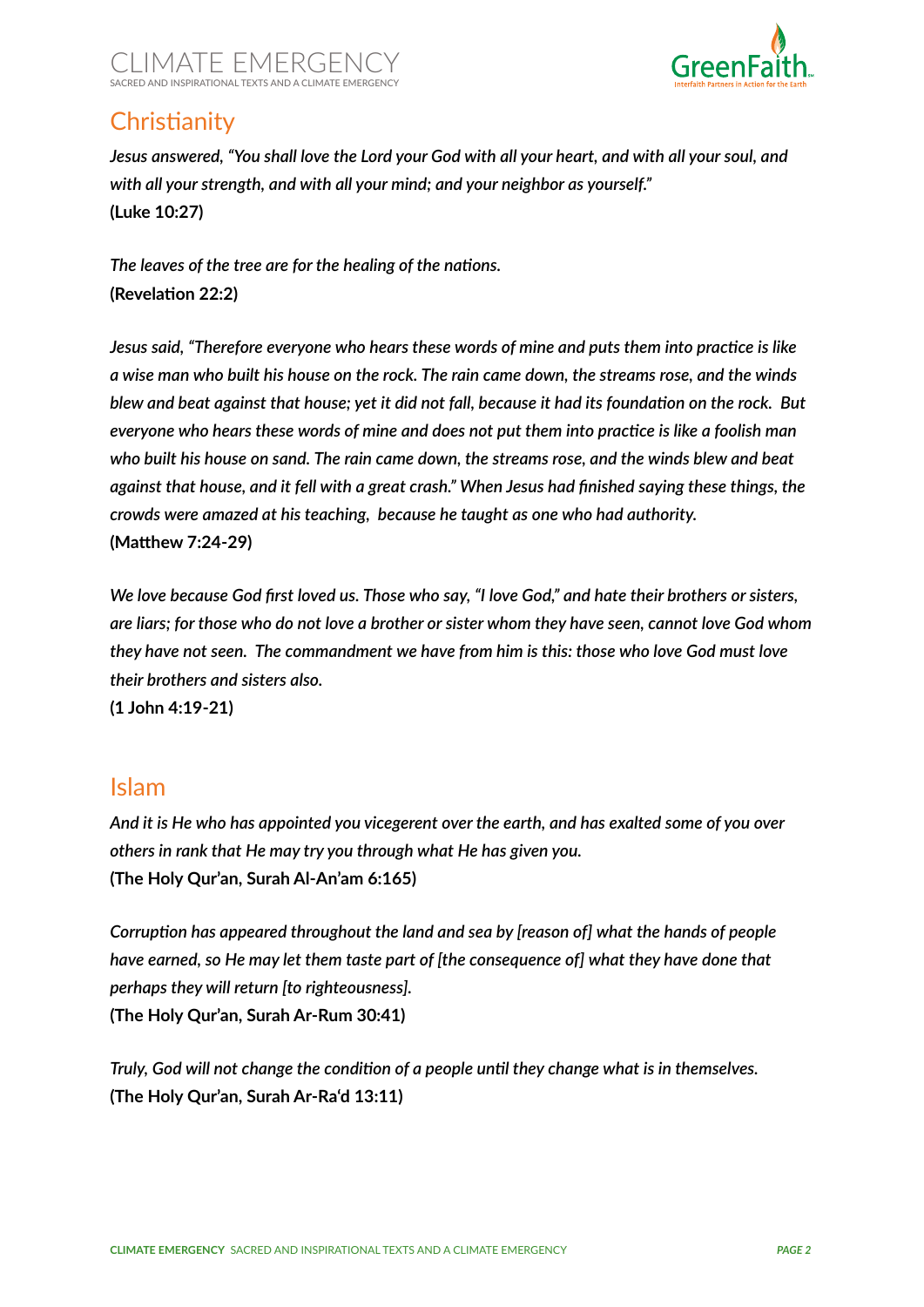



## Hinduism

*May peace radiate in the whole sky and in the vast ethereal space, May peace reign all over this earth, in water, in all herbs, and the forests, May peace flow over the whole universe, May peace be in the Supreme Being, May peace exist in all creation, and peace alone, May peace flow into us. Aum - peace, peace and peace!* **(Yajur Veda Samhita 36:17)** 

*The Earth is my mother and I am her child!* **(Atharva Veda 12.1.12)**

*So long as the earth is able to maintain mountains, forests and trees Until then the human race and its progeny will be able to survive* **(Durga Saptashati 54)**

*Ether, air, fire, water, earth, planets, all creatures, directions, trees and plants, rivers and seas, they are all organs of God's body. Remembering this a devotee respects all species.*  **(Srimad Bhagavatam 11.2.41)**

*Climate change creates pain, suffering, and violence. Unless we change how we use energy, how we use the land, how we grow our crops, how we treat other animals, and how we use natural resources, we will only further this pain, suffering, and violence. … In doing all of this, we help maintain the ecological and cosmic order, an order that allows life and existence to flourish.*  **(2015 Hindu Declaration on Climate Change )**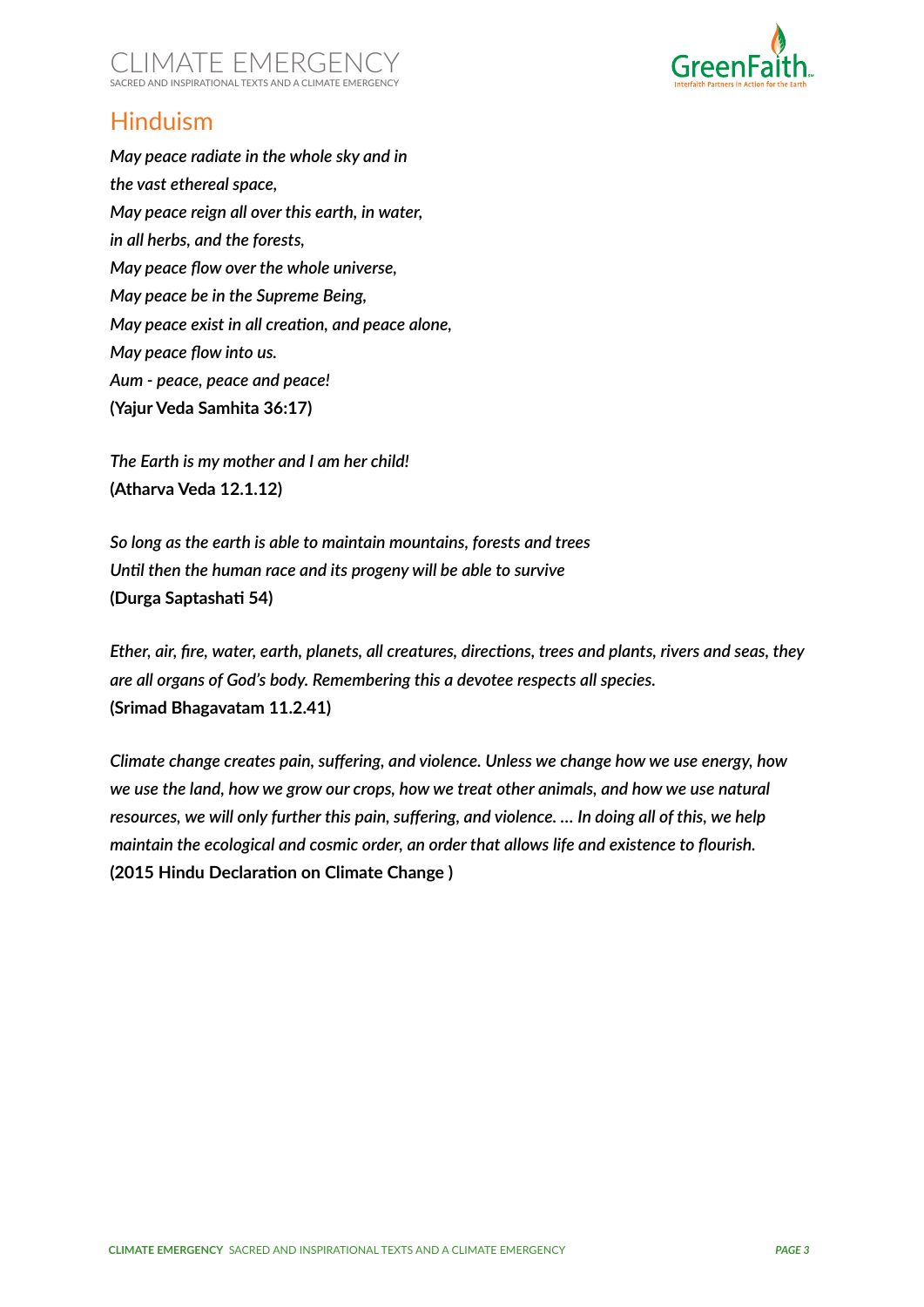



#### Buddhism

*May all beings be at ease. Whatever living beings there may be, Whether they are weak or strong, omitting none, the great or the mighty, medium, short or small, The seen and the unseen,those living near and far away, those born to-be-born-- May all beings be at ease! Let none deceive another, 0r despise any being in any state. Let none through anger or ill-will wish harm upon another. Even as a mother protects with her life her child, her only child, So with a boundless heart should one cherish all living beings; Radiating kindness over the entire world.*  **(Metta Sutta)**

*To fulfill our wider moral responsibility, we must join with others, stand up to the vested interests that oppose change, and demand that our economic, social, and political institutions be fundamentally altered so they protect the climate and offer nurturance and support for all of humanity in a just and equitable manner.* 

**(The Earth As Witness: International Dharma Teachers' Statement on Climate Change)**

*Together, humanity must act on the root causes of this environmental crisis, which is driven by our use of fossil fuels, unsustainable consumption patterns, lack of awareness, and lack of concern about the consequences of our actions. ... As Buddhist leaders, we are united by our concern to phase out fossil fuels, to reduce our consumption patterns, and the ethical imperative to act against both the causes and the impacts of climate change, especially on the world's poorest.*  **(2015 Buddhist Climate Change Statement to World Leaders)**

*Only when we truly love the Earth will our actions spring from reverence and the insight of our interconnectedness. That's the kind of awareness, the kind of awakening that we need. The future of the planet depends on whether we're able to cultivate this insight or not.*  **(Zen master Thich Nhat Hanh)**

*We can call, in unison, for a policy of global generosity in place of rash militarism, for programs that protect the poor and vulnerable, for the advancement of social and racial justice, and for the rapid transition to a clean-energy economy.*  **(Ven. Bhikkhu Bodhi)**